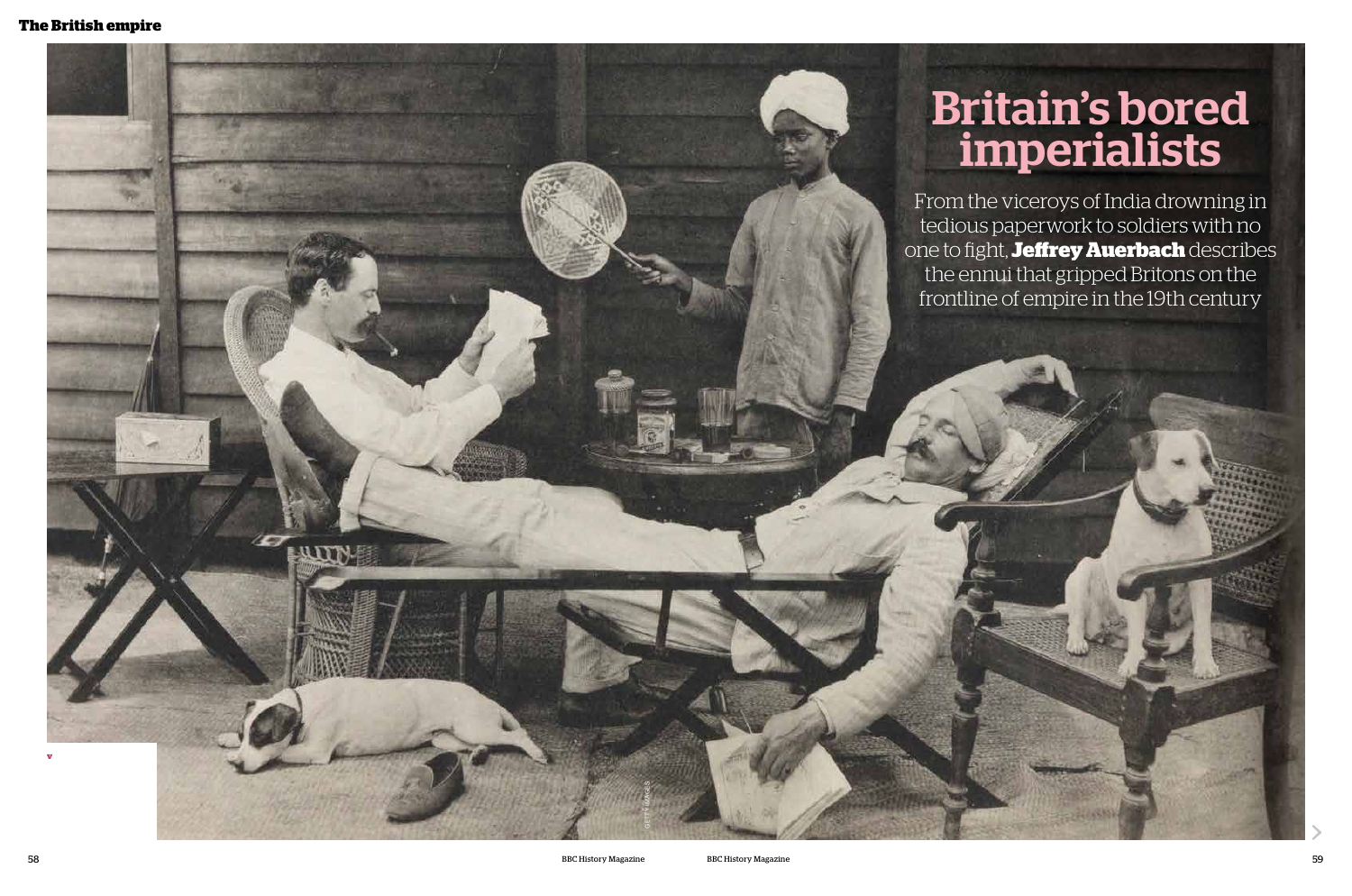#### **The British empire**

The British empire was the largest<br>
in the history of the world – one<br>
on which the sun never set. It was<br>
also a place of widespread and at<br>
times crushing monotony, as the<br>
empire grew larger and more bureaucratic in the history of the world – one on which the sun never set. It was also a place of widespread and at times crushing monotony, as the with fewer opportunities to discover the unknown or interact with indigenous people.

Not everyone found the empire boring, nor was it boring all the time. It would also be a stretch to suggest that the millions of people over whom the British ruled found the empire boring, although the novelist Jamaica Kincaid claimed in *A Small Place* (1988), her moving portrait of postcolonial Antigua, that: "Every native everywhere lives a life of overwhelming and crushing banality and boredom." Still, the Aboriginal experience with British settlers was a story of great violence and hardship, and for many Indians and Africans the empire was devastating and dehumanising.

For the British, however, boredom was increasingly how they experienced the empire, whether it was the Marquess of Hastings complaining that his journey up the Ganges in 1815 was "extremely tedious", to gold diggers in Australia who groused about "the monotony of bush life". These feelings of boredom had very real consequences, from soldiers who succumbed to alcoholism, to émigrés who returned home, to officials who quit the imperial service. The early empire may have been about wonder and marvel but, as the following eight examples prove, the 19th-century empire was far less exciting.

Throughout the 18th century, voyages to India were exciting and at times harrowing. Ships were small; navigation was primitive; the risk of being shipwrecked was constant; and rations were limited, necessitating stops at islands like St Helena for fresh water and to enjoy some sightseeing. By the mid-19th century, however, as ships took on paying passengers who were not involved in work onboard, attitudes had shifted. As Henry Keene declared in 1897, looking back on his years in the East India Company: "Nothing can be duller than a long sea-voyage."

Fanny Parkes, who sailed to India in 1822, felt the same way. Although she was bursting with enthusiasm when her voyage began, her ship was soon mired in a "a dead calm". She pleaded: "Give me any day a storm and a half in preference! It was so miserable." Near the Cape, she saw some whales, but was "disappointed" by their small size. The Indian Ocean brought terrible heat, and they were again becalmed, this time for 18 days. Despite her best efforts, there was no avoiding "the tedium of the voyage".



The journey to Australia was even more arduous, lasting 120 days. The Great Circle Route (around the Cape of Good Hope and across the Southern Ocean), mapped out in the 1840s, shortened the voyage by a month, but required passengers to sail out of sight of land almost the entire time. It was "Monotonous in the extreme", one emigrant grumbled in 1864. Although steamships would quicken the journey, during the middle decades of the 19th century numerous passengers complained that they had "nothing to do".

> There were many reasons why soldiers were bored. Top of the list, according to Julius Jeffreys, staff surgeon in Cawnpore in the 1830s, was "the dull routine of barrack imprisonment". Soldiers, especially in India, frequently commented on the heat that confined them to their tents for hours a day with nothing to do.

For some, it was the work itself. John Mercier MacMullen of the 13th Light Infantry recalled the "uniform sameness" of his daily routine in the 1840s when he was stationed in Sukkur. Every day he rose at the same time and went to regimental headquarters, where he sat in "the same chair and the same side of the table", and where his work was "nearly ever of the same character". He added: "Months passed away without producing an

event worth noticing".

Many soldiers went decades without fighting a single skirmish. The 10th (North Lincolnshire) Regiment of Foot, after serving in India from 1846–58, did not do battle again until it was sent to Malaya in 1875. And the 22nd (Cheshire) Regiment of Foot, which fought in the Second Sikh War of 1848–49, was essentially at rest until it went to Burma in the late 1880s.

These lengthy periods of inaction led Lieutenant-Colonel George Hennessy to complain about "the same sameness day after day" while serving in Kandahar in 1879. The wellknown saying that war consists of "months of boredom punctuated by moments of terror" had its origins in the 19th-century British empire.

## **OCEAN TRAVEL** Tedium on the high seas

#### **THE MILITARY A drab uniformity**



**British artillery officers in India, c1860–80. "Months passed without producing an event worth noticing," wrote one soldier in the 1840s**

*Edward Curr's only means of passing the time was to pace back and forth in front of the hut like a caged animal*

Few occupations have been as celebrated in Australian history as the squatter (a settler or former convict). The reality, however, was very different from the mythology. As Edward Curr wrote in *Recollections of Squatting in Victoria* (1883), "One journey with sheep across a country is so like

another." Curr, who sailed to Australia in 1842 to take over the management of his father's estate near Melbourne, felt unfulfilled by the "little household jobs" that took up most of his days. Every morning he rose with the sun and "the monotonous routine of the previous day recommenced".

Aside from reading, Curr's only means of passing the time was to pace back and forth in front of the hut like a caged animal, an evocative indication of how bored he must have been. He wrote about the many "intervals of solitude", one of which lasted three weeks, during which time he did not see a single person. He felt like "a prisoner with nothing to occupy me".

For John Henderson, who emigrated to New South Wales in 1838 at the age of 19, every day in the bush was "a repetition of the one that went before it". The same was true for gold diggers, who even at the height of the Gold Rush in the 1850s complained about their "monotonous work".

# **BUSH LIFE**

Prisoners of the outback